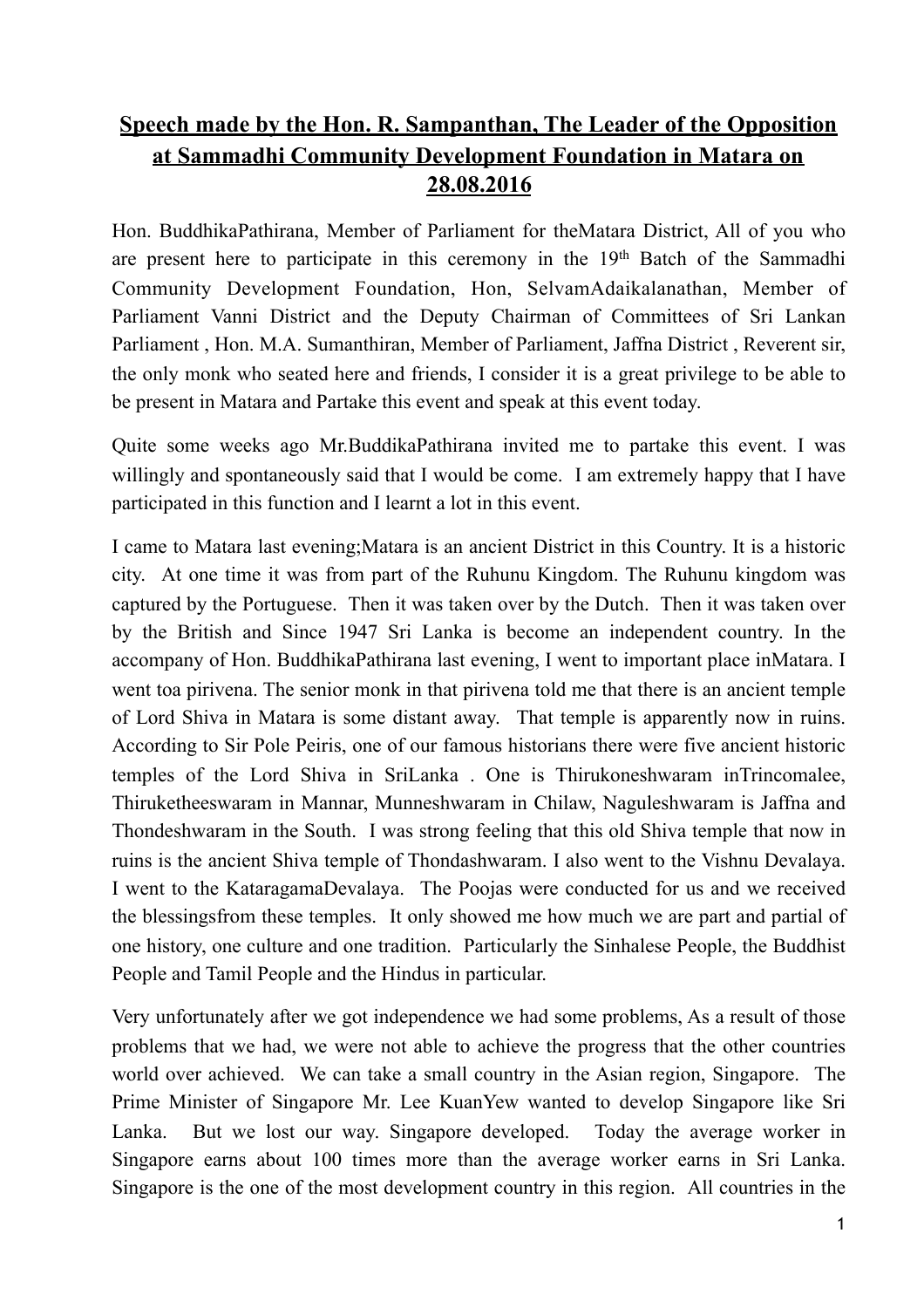world have had conflicts at some points of time of the other. Whether it be in Europe, in America, in Africa in Asia or wherever. All countries in the world havehad conflicts at some point of time of the other. Then they have come to time when as a result of these conflicts, the people of those countries learnt very good lessons and the people on their own decide that they will put and into conflict ,come together and live together ,develop their country become prosperous and happy contended lives.

Hon. BuddikaPathirana, Member of Parliament referred to the insurrections in both the North and the South. The insurrections in the South had come to an end and now those leaders, who carried out those insurrections, are playing an important role in parliament and other insurrections have come to an end after 30 years. Now we are trying to find a permanent solution for the problem of the people in North and the East. Mr. BuddikaPathirana pointed out; very unfortunately there had not been a constitution in this country framed with the consent of all the people. We are now in endeavoring to frame within the consent of all the people in this country. This constitution is going to be framed within the framework of a united undivided indivisible Sri Lanka. The country will be one united undivided, indivisible country which cannot ever be divided. I convey that message to you as the Democratically elected Leader of the Tamil people. I convey that message;we did not want the country to be divided. But all the people in this country want power to be devolved within the regions. All the power, required to maintain the unity of the country and the territorial integrity of the country, will be in the centre. Defence will be in the centre. Army, Navy and Air force will be the centre. That will be under the control of the Central Government. Foreignaffairs will be under the control of the centre. Currency, finance will be under the control of the centre. Immigrationand emigration will be under the control of the centre. All the powers that need to be kept at the centre to ensure the unity and the indivisibility of the country will be with the centre.

Other powers will be devolved to the leaders. The Southern Province will have their Provincial Council with enhanced powers. The Sabaragamuwa, Central Province will have their Provincesregions with extraneous enhanced powers. Similarly in the Northern, Eastern and central Provinces will have their own areas with enhanced powers. " රට ෙබද&ෙ& නෑ. බලය ෙ බදනවා."That will be the slogan. Through the devolution of power, people will be in a position to exercise power concerned to them in those areas. There will be much more effective and participatory democracy. Your leaders elected at the local level will be in a position to exercise those powers on your behalf.

Consequently, you will be able to obtain more effective and much quickerservice. So now for the first time we are trying to frame through a national consensus of all the people a constitution to keep Sri Lanka United Single,undivided country and enable it to develop. Now there is a parliament work that a constitutional assembly, that the steering Committee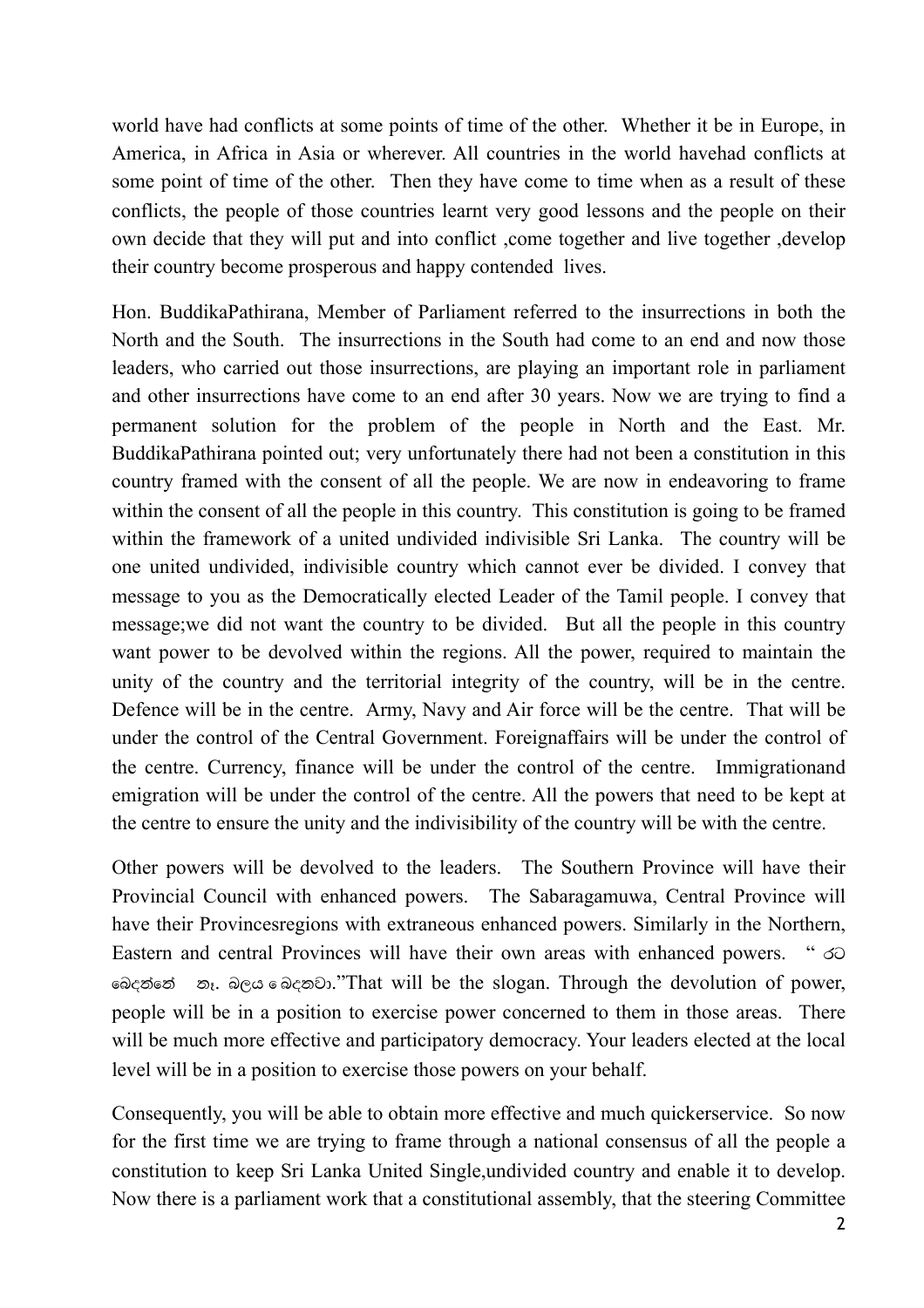of Parliament in which all the political parties are represented the UNP, SLFP, JVP, Jathika Hela Urumaya .Mahinda Rajapakse's joint Opposition SLFP,TNA, my party all of us are in the steering Committee. We are discussing and time to evolve a constitution that will be acceptable to all the people in this country. We are discussing and trying to evolve a constitution that will be acceptable to all the people in this country. This is the first time serious effort to be made to evolve the constitution based upon the consensus of all the political parties and all the people living in the country.If we bring about the constitution in this country this country will be a different country in another 10years, the country will be on the same passage on the same path on the same journey, that country like Singapore and Switzerland are on now.

Samadhi Foundation is doing excellent works, they are training in English, in Tamil,in Electronics, in Screen Printing .They are preparing you for job opportunities that will become available when the country develop move forward.The Prime Minister talking about 01 million jobs,the PM is seeking corporation from China,America,Singapore,EU countries, Korea and every possible countries. If Sri Lanka is developed, all of you got training, will get jobs.Not many million jobs as Mr.Pathirana pointed out you will be providing job for others. You will get huge job opportunities. We must not have missed the opportunity.Everything is going to be done within the frame work of a united, indivisible Sri Lanka, with the rights of the people whether Sinhalese, Tamil, Muslim or Burger or anybody else going to be protected and reserved.

We practice in this country the important leading religion practicing in the world. We practice Buddhism, we practice Hindusim,Islam and Christianity. These are the four major religions in the world. There is hardly no difference between Buddhism and Hinduism. You go to Vihara or Kovil, then you will See Lord Vishnu, you see Lord Ganatheiviyo,Saraswathie,and Load Muruga.All you will see there. If we all follow the teachings of Lord Buddha,we will have no problems in the country. Lord Buddha teaches us kindness, Justice, forgiveness, equality and cohesion. Lord Buddha was born as Hindu .He refines Hinduism, now Buddhism is a result.If we all follow Buddhism, we do not have any problem in the country. We all adore Lord Buddha. We must all think differently, we must forget the past, look at the future. See what the good future will made available for the country.

We don't want our children and grandchildren to suffer in the way we all have suffered. Your children and grandchildren must have better life in this country.

That is the goal of the Samadhi Community Development Foundation. Sir, we must all corporate in good endeavors .We must abide by the teaching of the Lord